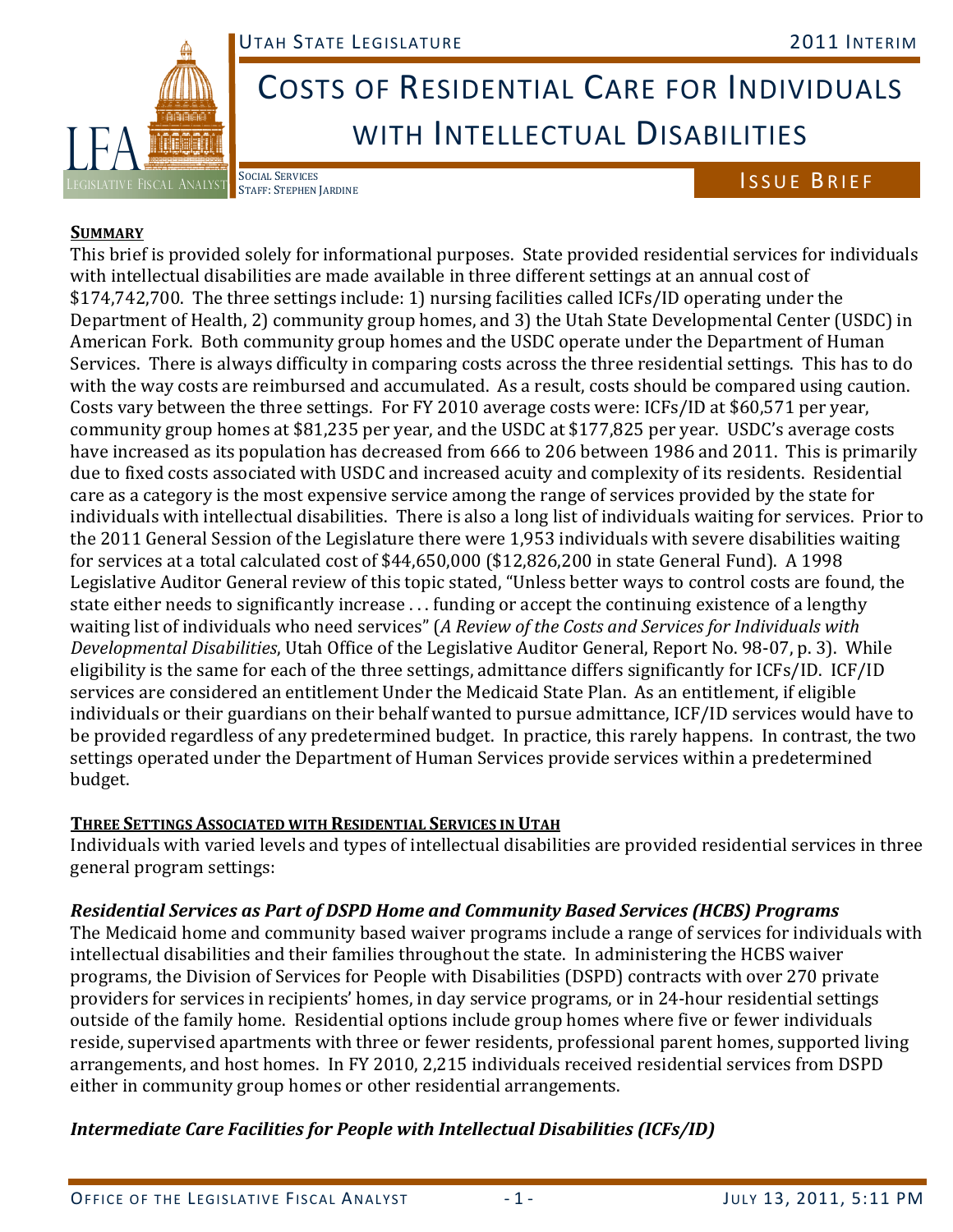#### COSTS OF RESIDENTIAL CARE FOR INDIVIDUALS WITH DISABILITIES

 An ICF/ID is a privately owned facility located in the community and administered by the Division of Medicaid and Health Financing in the Department of Health. Approximately 557 people presently reside in 14 ICFs/ID which range in size from 12 to 85 beds. By state statute, future licenses will be for small facilities that serve 15 or fewer individuals. There is currently a moratorium on ICF/ID beds with the exceptions found in UCA 26-18-503(5)(a) when there is "insufficient bed capacity with current certified programs in a service area" where there must be "current nursing care facility occupancy levels of 90%" or "no other nursing care facility within a 35-mile radius of the nursing care facility requesting the additional certification". This exception has made it possible to add several additional facilities.

#### *Utah State Developmental Center (USDC)*

The USDC is a state-owned facility operated by DSPD in the Department of Human Services. The USDC is certified as an ICF/ID. It provides residential and specialized services to individuals with multiple, severe intellectual disabilities who require either continuous medical care or interventions for behaviors that present a danger to themselves or to others. For approximately 20 percent of USDC residents, services are considered temporary and transitional and are designed to help individuals return to home or community based services. The USDC resident population has declined from 666 to 206 between 1986 and 2011.

#### **FINANCING OF RESIDENTIAL SERVICES AND THE SIZE OF THE RESIDENTIAL SERVICES BUDGET**

Residential services for individuals with intellectual disabilities in all three settings are almost completely financed by the joint federal and state Medicaid program. The financing arrangement for state Fiscal Year 2011 was approximately 71 percent federal participation and 29 percent state. For state Fiscal Year 2010, the combined residential expenditure was \$174,742,700: 1) ICF/ID comprising \$31,531,000 (18%), 2) USDC comprising \$28,215,900 (16%), and 3) community residential options comprising \$114,995,800 (66%).

#### **LEGISLATIVE AUDITOR'S 1998 REVIEW OF COSTS AND SERVICES**

In October of 1998 the Office of the Legislative Auditor General issued *A Review of the Costs and Services for Individuals with Developmental Disabilities* (Report No. 98-07). The report's stated purpose was to compare "costs and services for individuals with mental retardation and developmental disabilities (MR/DD) who require a high level of care in three programs: 1) Home and Community Based Services (HCBS) group homes and apartments, 2) Utah State Developmental Center (USDC), and 3) Private Intermediate Care Facilities for the Mentally Retarded (ICF/MR)" (p. i). An ICF/MR is now referred to as an Intermediate Care Facility for People with Intellectual Disabilities (ICF/ID).

#### *Key findings of the Auditor's Review*

The Legislative Auditor's Review included the following eight key findings.

- 1. *Resources are limited and needs are great, difficult decisions must be made about how to best balance costs incurred with services provided* (p. i).
- 2. *Excessive costs deny services to others* (p. i)
- 3. *The average cost of high need individuals is greatest at the USDC and least at ICFs/MR. While the cost in the HCBS program is between the other two, average cost comparisons need careful analysis*. (p. i.)
- 4. *However, average cost data should be interpreted with caution so that erroneous conclusions are not reached* (pp. i-ii).
- 5. *DSPD has a long list of individuals waiting for services that it cannot afford to supply. Unless better ways to control costs are found, the state either needs to significantly increase MR/DD funding or accept the continuing existence of a lengthy waiting list of individuals who need services*. (p. i).
- 6. *Service differences may affect the comparability of costs* (p. ii).
- 7. *Because of fixed and transitional costs, USDC's average costs have increased as the institution's population has decreased* (p. ii).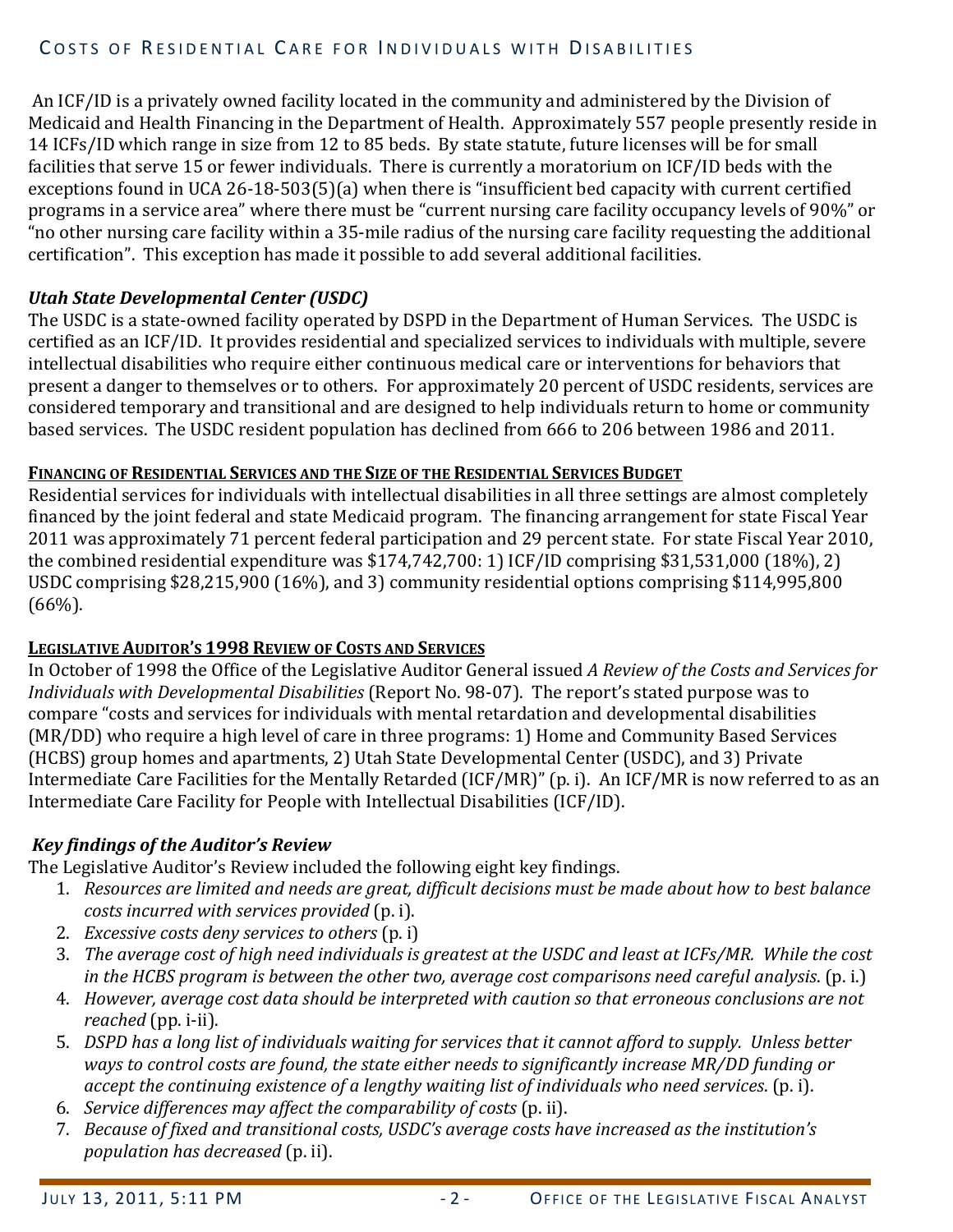8. *While we compared service delivery to requirements, it was beyond our audit scope to assess the relative quality of life experienced by residents in each setting* (p. ii).

#### **CONCERNS WITH COMPARING COSTS**

The 1998 Legislative Auditor's review stated "We were cautioned that it would be difficult to compare the cost of serving consumers in the HCBS program with those of the USDC and ICFs/MR. Some people felt any comparison of costs between programs would be akin to comparing "apples to oranges." (p. 10) The Auditor's review went on to outline that: 1) individual cost information for USDC and ICF/ID residents was not available given that these facilities were reimbursed on average daily rates, 2) the USDC incurred costs for services that the home and community based residential options and the ICF/ID programs did not track, 3) costs relevant to disability intensity was unknown for USDC and ICF/MR individuals, and 4) philosophical differences made program services fundamentally different.

#### *Room and food costs handled differently between ICFs/ID and community group homes*

Federal regulations prohibit Medicaid reimbursement for room and board (food) under a home and community based waiver (community residential options). Medicaid rates do reimburse for room and board for private ICFs/ID and the Utah State Developmental Center. Table 1 shows a comparison of the differences in room and food costs between the three residential settings.

| <b>Room and Food Cost Arrangement Comparison</b>                                               |                                                                                                                                                                                                                                                                                                                                                                 |                                                                                                                                                                                                                                      |  |  |  |  |  |
|------------------------------------------------------------------------------------------------|-----------------------------------------------------------------------------------------------------------------------------------------------------------------------------------------------------------------------------------------------------------------------------------------------------------------------------------------------------------------|--------------------------------------------------------------------------------------------------------------------------------------------------------------------------------------------------------------------------------------|--|--|--|--|--|
| <b>State Alternatives for Residential Care for Individuals with Intellectual Disabilities</b>  |                                                                                                                                                                                                                                                                                                                                                                 |                                                                                                                                                                                                                                      |  |  |  |  |  |
| <b>Residential Option</b>                                                                      | Room                                                                                                                                                                                                                                                                                                                                                            | Food                                                                                                                                                                                                                                 |  |  |  |  |  |
| Utah State Developmental Center<br>(American Fork)                                             | The State provides buildings through<br>appropriations or bonding. The<br>Medicaid rate reimburses over time. If<br>a person has an SSI benefit or any other<br>income, they give all of that as a<br>contribution (with exception of \$45<br>personal needs allowance) to their own<br>care.                                                                   | Food costs are reimbursed in the<br>Medicaid rate. If a person has an SSI<br>benefit or any other income, they give<br>all of that as a contribution (with<br>exception of \$45 personal needs<br>allowance) towards their own care. |  |  |  |  |  |
| Private Intermediate Care Facilities for<br>People with Intellectual Disabilities<br>(ICFs/ID) | The Medicaid rate includes a<br>component to reimburse for facility<br>costs. If a person has an SSI benefit,<br>they give all of that as a contribution<br>(with exception of \$45 personal needs<br>allowance) as a contribution to their<br>own care.                                                                                                        | Food costs are reimbursed in the<br>Medicaid rate. If a person has an SSI<br>benefit or any other income, they give<br>all of that as a contribution (with<br>exception of \$45 personal needs<br>allowance) towards their own care. |  |  |  |  |  |
| Home and Community Based Waiver<br>Residential Services - Community Group<br>Homes             | Federal 1915(c) waiver regulations<br>prohibit Medicaid reimbursement for<br>room and board. Rent or housing<br>reimbursement is paid for using a<br>resident's federal SSI benefit or any<br>other income. In some instances,<br>federal housing assistance and some<br>state housing assistance through DSPD<br>is also used to supplement the SSI<br>amount. | Food is paid for by using a resident's<br>federal SSI benefit or any other income.                                                                                                                                                   |  |  |  |  |  |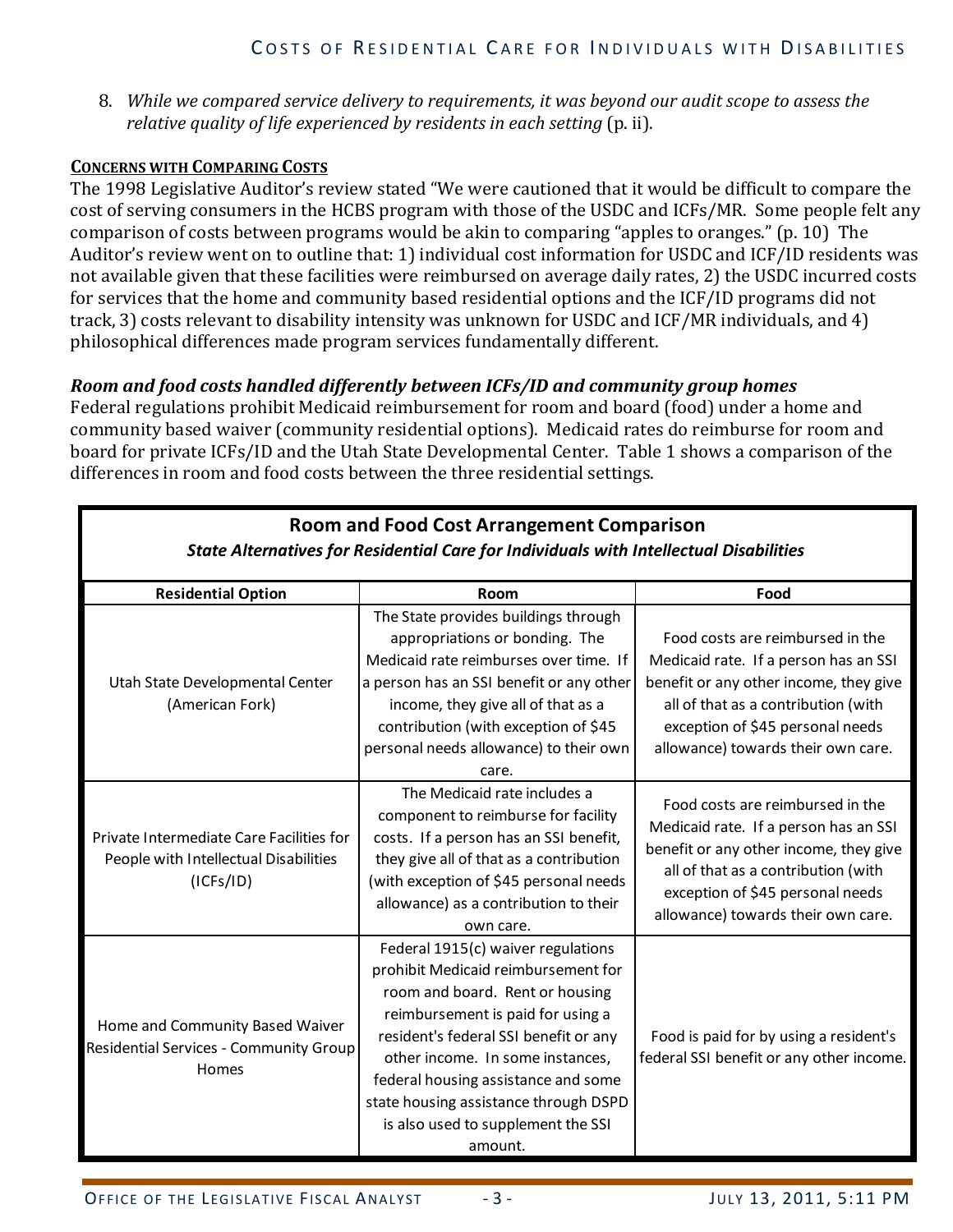#### Table 1

#### *Ancillary medical costs paid using a Medicaid card are not included in residential rates*

Each individual eligible for Medicaid is issued a Medicaid card. This card is used like any other medical insurance card when interacting with medical providers in the community. For all three residential options, Medicaid eligible individuals use their Medicaid card when seeing other medical providers outside of the normal residential arrangement. Table 2 shows average Medicaid card expenditures for individuals residing in the three different options (information provided by the Utah Department of Health, June 2011).

# **FY 2010 Medicaid Card Expenditure Comparison**

### *State Alternatives for Residential Care for Individuals with Intellectual Disabilities*

| <b>Residential Option</b>                | FY 2010 Avg. Medicaid Card Expenditure |
|------------------------------------------|----------------------------------------|
| Utah State Developmental Center          |                                        |
| (American Fork)                          | 4,223                                  |
| Private Intermediate Care Facilities for |                                        |
| People with Intellectual Disabilities    | 4,084                                  |
| (ICFs/ID)                                |                                        |
| <b>Community Group Homes</b>             |                                        |

Table 2

#### **COST COMPARISONS FOR 1998 AND 2010**

Although actual costs have increased significantly since 1998, the relationship of highest to lowest cost residential setting is the same as described in the 1998 Legislative Auditor's review. In 1998 the review stated, "The average cost of high need individuals is greatest at the USDC and least at [*ICFs/ID*]. While the cost in the HCBS program is between the other two, average cost comparisons need careful analysis." (p. i.) The information shown in Table 3 for the *Community Options* columns is based upon a select number of individuals who had previously resided in the Utah State Developmental Center but had subsequently moved to a community residential living option. This was the method used in the 1998 review done by the Office of the Legislative Auditor General. For comparability purposes, the same method was used here for Table 3. The FY 2010 average community group home cost for all individuals using this option, not just those shown in Table 3, was \$81,235 per year (information provided by the Department of Human Services, July 2011).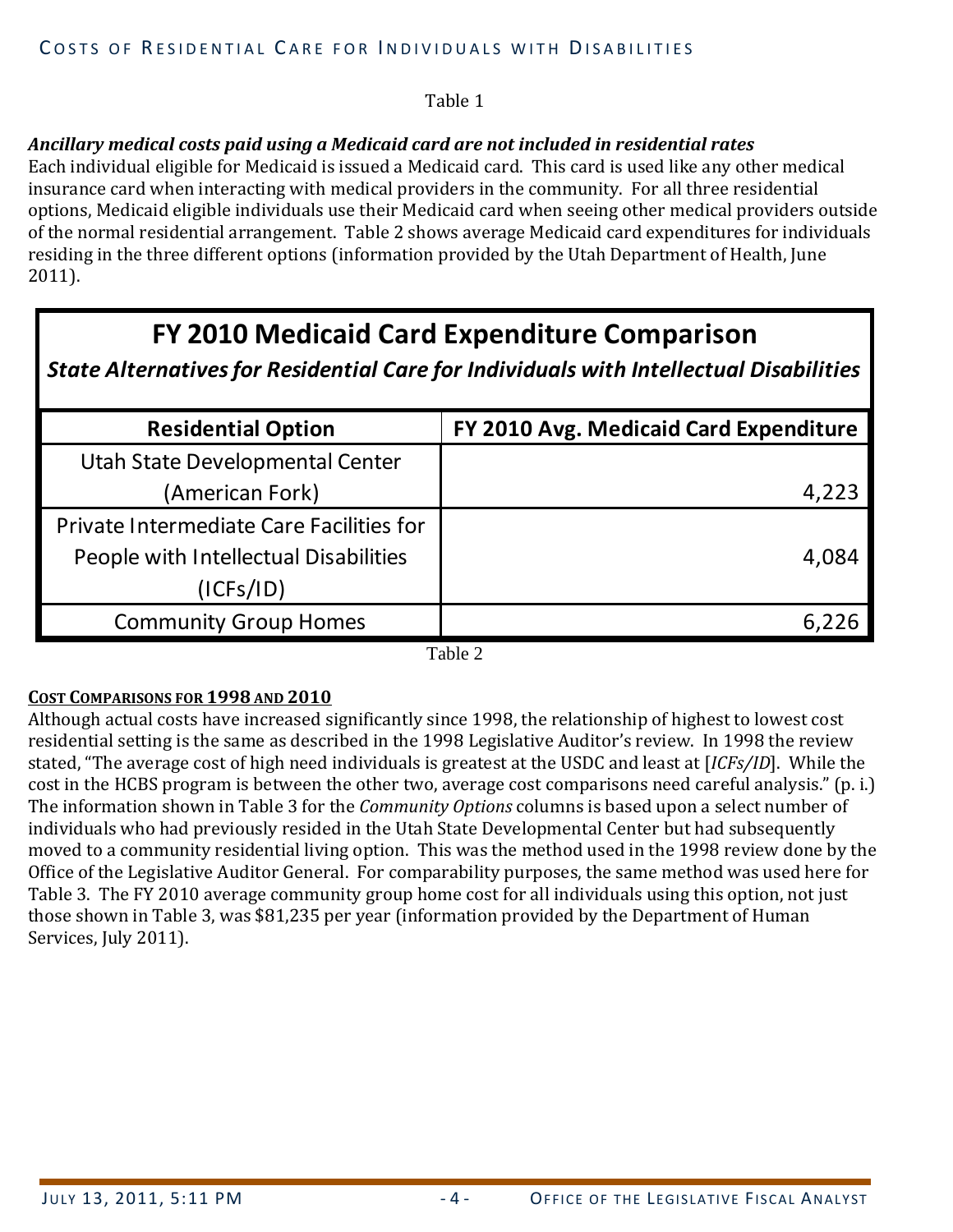# **Residential Option Cost Comparisons for Individuals with Intellectual Disabilities** *Cost of Services - 1997 and 2010*

|                                       |         | 1997 Avg. Annual Cost (a)    |                  |         | 2010 Avg. Annual Cost |             |  |  |
|---------------------------------------|---------|------------------------------|------------------|---------|-----------------------|-------------|--|--|
|                                       | Private |                              | <b>Community</b> | Private |                       | Community   |  |  |
| <b>Service Component</b>              | ICFs/ID | <b>USDC</b>                  | Options (b)      | ICFs/ID | <b>USDC</b>           | Options (b) |  |  |
| Average ICF/ID per Person Rate        | 39,055  |                              |                  | 56,487  |                       |             |  |  |
| <b>Residential Habilitation</b>       |         |                              | 57,853           |         | 87,937                | 66,754      |  |  |
| Day Services                          |         |                              | 10,939           |         | 27,005                | 15,054      |  |  |
| Transportation                        |         |                              | 1,113            |         | 854                   | 1,474       |  |  |
| <b>Housing Assistance</b>             |         |                              | 91               |         | 5,110                 | 103         |  |  |
| Medical                               | 7,300   |                              | 7,052            |         | 24,189                |             |  |  |
| Case Management/Administrative        | -       |                              | 2,037            |         | 11,761                | 2,857       |  |  |
| Rent & Food                           |         |                              | 4,701            |         | 16,746                | 6,389       |  |  |
| State Plan Services (Medicaid Card) * |         | $\qquad \qquad \blacksquare$ |                  | 4,084   | 4,223                 | 6,226       |  |  |
| <b>Total</b>                          | 46,355  | 92,766                       | 83,786           | 60,571  | 177,825               | 98,857      |  |  |

#### **NOTES**:

(a) Information taken from Figure III, IV, and VI on pp. 12, 14, and 17 of *A Review of the Costs and Services for Individuals with Developmental Disabilities* (Oct. 1998), Utah Office of Legislative Auditor.

(b) The 1997 average cost figures shown are for 51 USDC residents who moved from USDC into community-based group homes prior to 1998. The 2010 average cost figures are for 87 people who moved from USDC into group homes. In 2011, the cost of case management dropped by \$1.29 a day and \$270 a year to an average of \$6.54 a day and \$2,388 a year.

FY 2010 State Plan Services provided through a Medicaid card provided by the Department of Health, June, 2011.

Table 3

#### **WHILE ELIGIBILITY CRITERIA IS THE SAME, ADMITTANCE DIFFERS FOR EACH OF THE THREE RESIDENTIAL SETTINGS**

All three residential settings discussed above require the same eligibility criteria to qualify if, as is the case in most instances, the Medicaid program will finance the services. Admittance, however, to the three settings is different.

#### *Admittance to a private Intermediate Care Facility for People with Intellectual Disabilities (ICF/ID)*

The ICF/ID service is part of the Medicaid State Plan and as such is an entitlement if an individual meets the necessary eligibility criteria. ICFs/ID currently do their own intake. Individual ICFs/ID may have a waiting list. However, as an entitlement there is theoretically no waiting list. While there are a limited number of ICF/ID beds, if eligible individuals or their guardians wanted to pursue admittance, they would have to be provided ICF/ID services regardless of any predetermined budget. In practice, this rarely happens. In contrast, the two settings operated under the Department of Human Services provide services within a predetermined budget.

#### *Admittance to community residential settings*

For eligible individuals needing a community residential option (group home, supported living services, host home, or a professional parent), they are initially placed on a waiting list. These individuals may be taken off of the waiting list when waiting list funding becomes available. As they are taken off of the waiting list, DSPD always reviews various family supports as a first option in an attempt to maintain individuals in their own homes. If it is then determined that the family is unable to keep an individual at